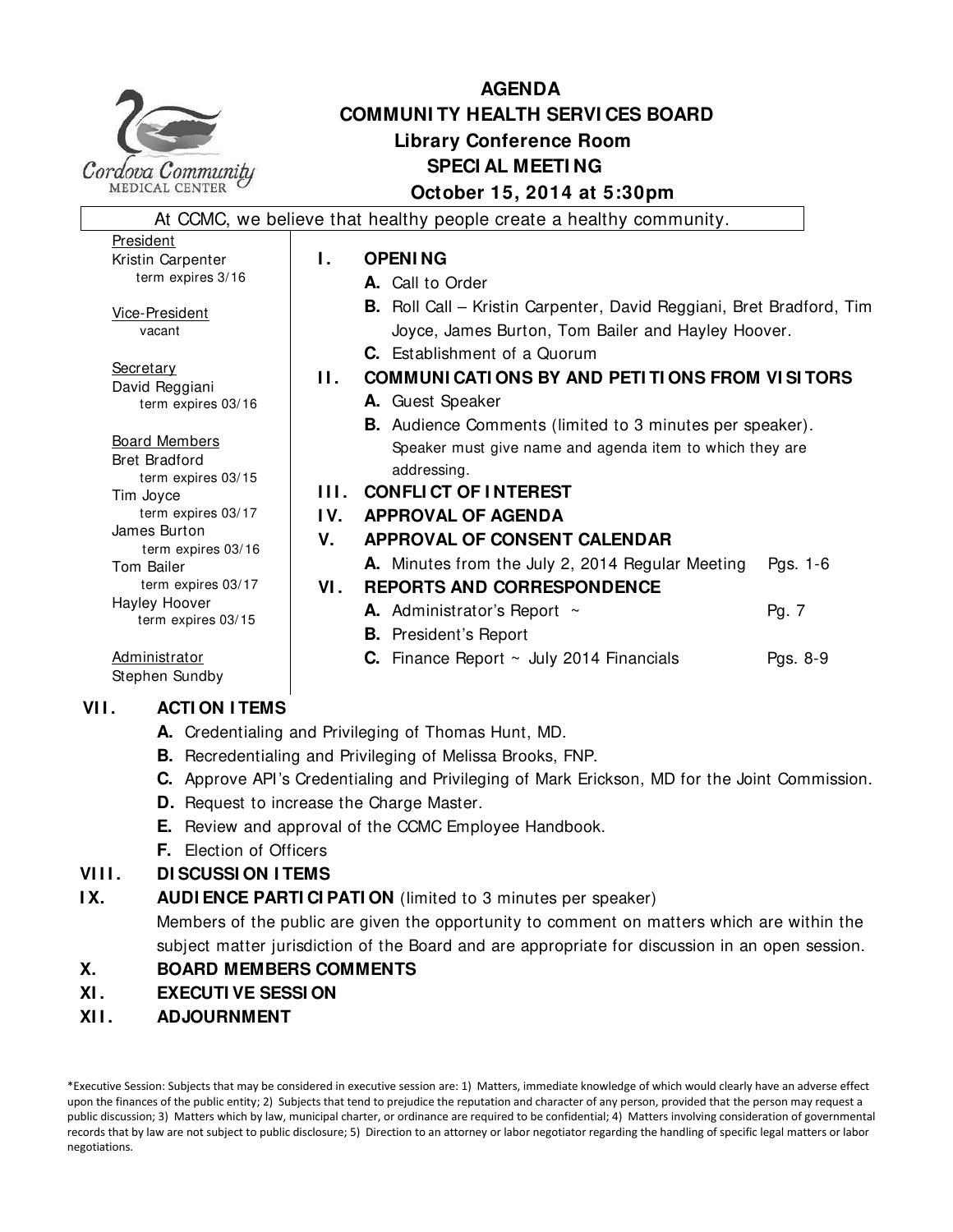# **Minutes Community Health Services Board Library Conference Room July 2, 2014 – 5:15 PM Regular Meeting**

#### **I.** CALL TO ORDER AND ROLL CALL -

**Tim Joyce** called the HSB special meeting to order at 5:19 pm. Board members present: **Kristin Carpenter** (arrived at 6:25pm)**, David Reggiani, Tim Joyce, Bret Bradford and Tom Bailer.** 

A quorum was established. CCMC staff present: **Tiffany Varnadoe,** CFO.

#### **I I . COMMUNI CATI ONS BY AND PETI TI ONS FROM VI SI TORS** • **Guest Speakers** – None

# • **Audience Comments**

**Darrel Olsen, 1103 Lake Avenue** ~ I am pleased and delighted to see the credentialing of Dr. Gear on the Agenda, I hope it is for a permanent position. We need a year round doctor and we need to bring back our medical dollars to our community. Patients like and want to see their same doctor regularly. Our community has a lot to offer, a great ski hill, swimming pool, hiking, schools and hopefully soon our Cordova Center. We have it all, but we do not have a consistent provider. The Cordova Center and a doctor who lives here will only enhance our quality of life in Cordova. So I'm hoping that Dr. Gear is and has accepted a permanent position. He's an excellent provider and our family has always sworn by him and I know quite a few members of the community who do also. Thank you.

**Altana Hamilton, 701 Lake Avenue** ~ Dr. Gear was Mom's doctor for the time he was here. In November of last year we almost lost her for ten days she was in and out, we were able to keep her here which was huge. She had been to five different hospitals and always wanted to stay here. In May we lost her, we were very fortunate to be able to have him here as a doctor. He met with us daily, we couldn't have asked for anyone better. That's the kind of provider that we need here for continuity of care, to be able to keep the dollars here and to keep a provider here in town. I just want to say that we really need to get a provider here that is permanent and year round. Thank you.

**Chris Hamilton, 701 Lake Avenue** ~ I'm here to give testimonials to the wish that Dr. Gear could be offered a position here in Cordova and if he's willing to accept it. I'm really impressed with Dr. Gear. I saw what he did with Altana and Darrell's mom; he gave her an extra six months of life. Anyway, last year I was down in Washington I wound up in the hospital for two days and had what seemed like every test that a hospital can do performed on me they couldn't find out what was wrong. I came back up here and came to the clinic for an unrelated matter and brought up the issue from Washington to Dr. Gear. He went through about five years of my medical records and noticed that every time I came in the hospital my blood pressure was high. He suggested going on a low dose blood pressure medication and since doing that my blood pressure has gone down and I'm doing a lot better. My main point here is to give testimonial to Dr. Gear, not only do I think that he's a great doctor and the other aspect is that he likes it here, he enjoys Cordova. I think this is an opportunity knocking and it's time to open the door and see what's available and maybe offer him a position. Thank you very much.

**Randy Robertson, City Manager**  $\sim$  1 just wanted to go on record and publicly express my appreciation for these two (Sean McCallister and Susan Humphrey Barnett), we took them up today for the first time to see the products of the money that they donated. So I want to publicly go on record and say Thank you. I think this is a game changer for Cordova and we talked about the possibilities of the future too. They've been very kind, I appreciate it. Thank you.

**Melissa Brooks, 6.5 Mile ~** I haven't spoken before but I'm your Nurse Practitioner, I've been here since September. I think having another provider here year round would be great it would really round out our team. And I'm just looking forward to what we can do in the future with that. If there is a moment in the future that you as the Health Service Board or as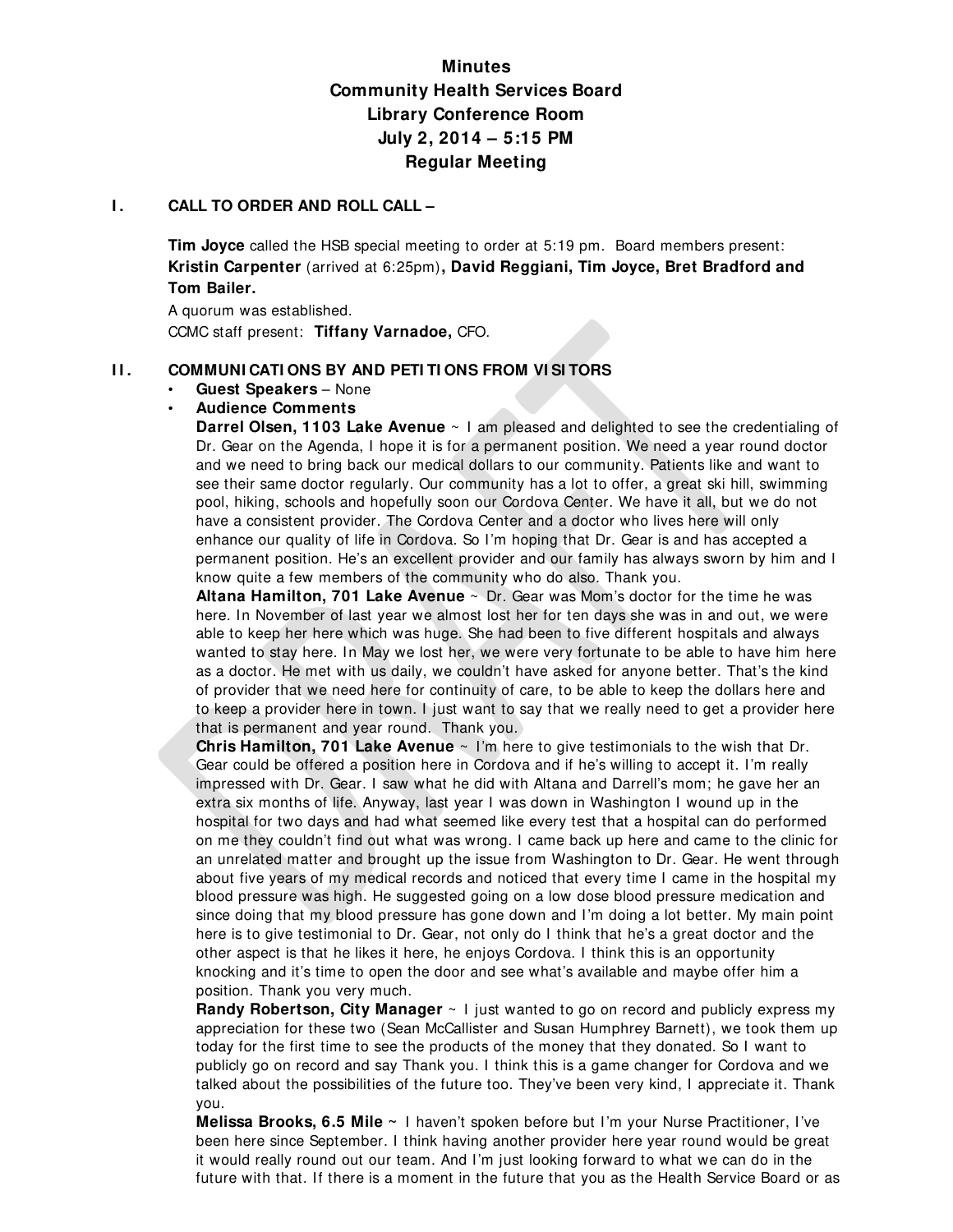the community would like to know what a Nurse Practitioner does I would be happy to tell you about it. For our purposes it is a very similar job, I write prescriptions, do x-rays, and look at labs. I don't know that we have expressed to our community that we have someone who lives here, and I am here. I would be happy to be involved in some kind of an awareness campaign while we look for the next piece to our puzzle to really complete our team. Thank you.

### **III. CONFLICT OF INTEREST – None**

#### **I V. APPROVAL OF AGENDA**

**M/ Reggiani S/ Joyce** move to approve the agenda. **Upon voice vote, Motion passes 5-0.**

#### **V. APPROVAL OF CONSENT CALENDAR**

Minutes from the April 2, 2014 Regular Meeting Minutes from the May 7, 2014 Special Meeting **M/ Joyce S/ Reggiani** move to approve the Consent Calendar. **Upon voice vote, Motion passes 5-0.**

#### **VI . REPORTS AND CORRESPONDENCE**

#### • **Administrator's Report**

**Susan Humphrey Barnett, Providence Anchorage ~** You'll notice our Administrator is not here, I wanted to inform you that Theresa Carte did resign today. We have reached out to Stephen Sundby who is on vacation right now and asked him if he could be our Interim Administrator while we look for a new one. We will use the same process as we did last time which would be a series of interviews. The leadership team at the hospital would be one interview panel, we would want the full health services board or a subset thereof whichever you deem appropriate to be another interview panel, and if we have one of our medical directors here at the time we do interviews that person would be on the interview panel. And then the final recommendation after the panels have made their choices would go to the City Council for final approval. That would be the process.

**Sean McCallister, Providence Anchorage ~** Primarily around Physician recruitment, that's a hot topic. And thank you to those from the community vocalized that during the Public Comments. We realize that this is a huge priority, perhaps the number one priority for the community to recruit and retain a permanent physician who would reside here in Cordova. And therefor round out the offering of medical providers. So we know the importance of it, it's critical and certainly we haven't delivered on that, that was a commitment that we made and even though we've put a great deal of focus on that we have not succeeded in that area to this point. So we're ready to renew our focus and start it fresh. Just as an update, Dr. Blackadar is coming this weekend to do a site visit and interview at the hospital and we'll see how that goes this weekend. And Dr. Bejes who has provided locums work here and we have done some negotiating with around the permanent position and opportunity here will be returning toward the end of the month to do another two week locum stint at the hospital. I think he's very serious about talking through a permanent opportunity; his personal circumstances are such now that he's in a better position to do so. And then Dr. Gear, we will reopen communications with him, he is scheduled to do some more locums work here and certainly we'll put a great deal of effort and energy into opening the communication line with him around a permanent opportunity. We want to work with all of you when we recruit a physician, largely it's selling the community to the provider and certainly Cordova speaks for itself.

**Carpenter ~** I was just wondering if you could walk us through a little bit of the process of how physicians get recruited. What happens at the Providence Anchorage level, what happens here and how do those two things work together? I don't have a great understanding other than we're counting on the package of Providence and the Administrator to wave your magic wand and bring us a physician. What are the steps that you all go through?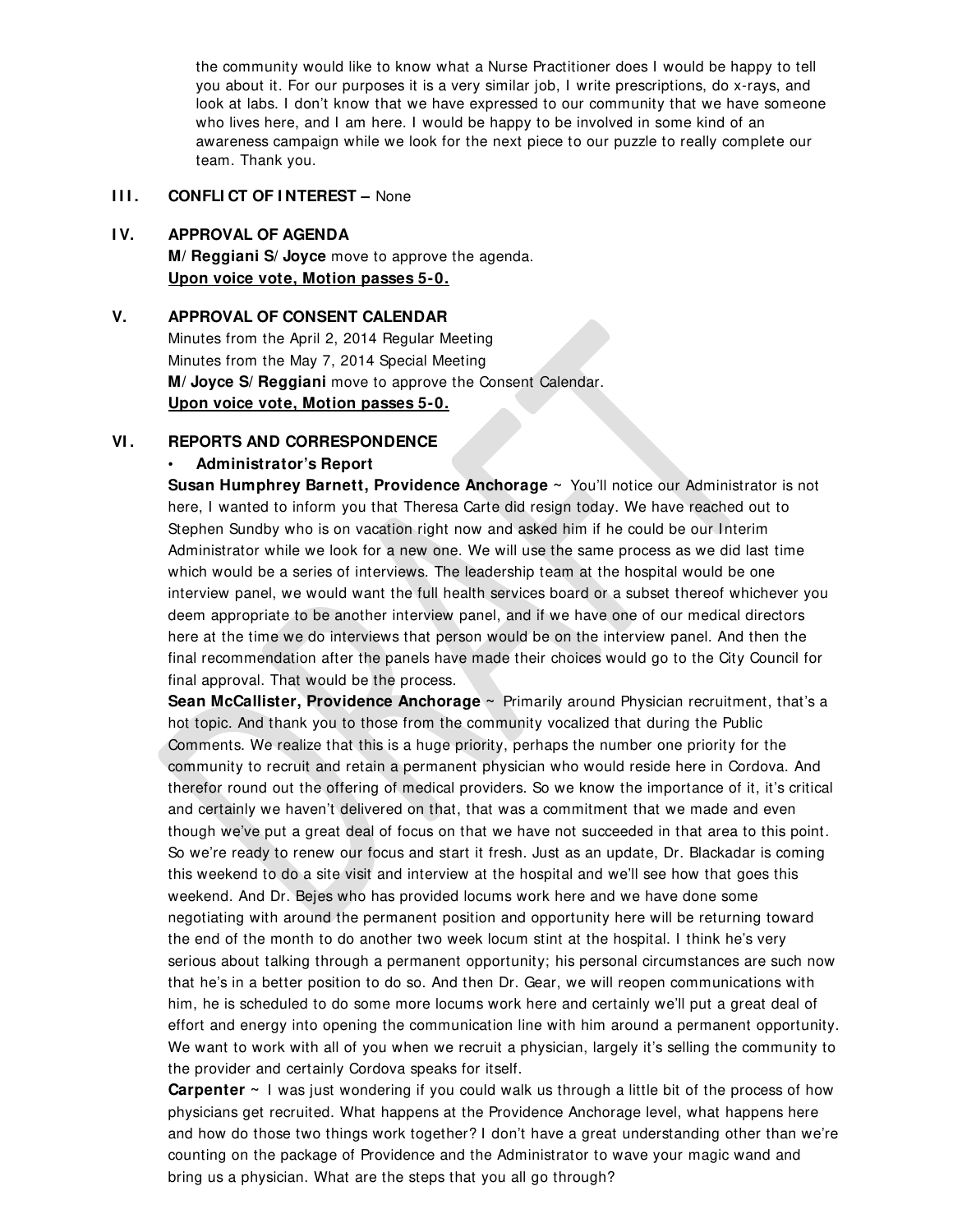**Susan Humphrey Barnett ~** So, Providence has a Physician recruitment department which it located in Portland, they recruit for all five states that Providence has facilities in. They pretty much use every avenue. They get people coming out of residencies across the U.S., they reach out through the AMA and the specialty associations. And the two that are responsible for Alaska will be here to meet with Sean in the next two weeks.

**Sean McCallister** ~ Certainly we'll push for them to physically come to Cordova during their Alaska tour. These are folks that haven't spent a lot of time in Alaska, so of course it's important that they know the lay of the land, and they kind of understand the dynamics and the culture in Alaska and especially in our smaller communities. We're also recruiting for providers in some of the small communities like Seward, and have faced similar challenges around retention.

#### **President's Report**

**Carpenter ~** Obviously we're entering a new chapter and we'll be looking to Providence for assistance and moving together building as strong as a team as we can.

#### **Finance Report**

**Varnadoe ~** I'll give you a quick overview of the Stats first, I looked from January to May so you could get a look at what's been happening at the hospital. Our Acute Average Daily Census is up from what we budgeted, granted it's very small but it's still up. Acute Bed Days are up as well. Our Long Term Care Average Daily Census is down from 10 where we budgeted to 9.26, and our Long Term Care Bed Days are headed back up as well. Swing Bed Days are up, Medicare Swing Days are down, that's because we've had a good amount of commercial insurance patients which is very good. ER Visits are down and our Clinic visits are up, as people are going to the clinic for things that they were going into the ER for. Our Days Cash on Hand is down from what we budgeted but that is from the Medicare issues we were having. And the Charity Care is up. Next is the Profit and Loss Statement, our Patient Services Revenue is up from what we budgeted; our Deductions and Cost Recovery are up as well. Our wages are up also. Taxes and benefits were up, but our insurance was down. Repairs and Maintenance is down. Recruitment and Relocation is up a good bit. We've hired a new Dietary Manager and DON, sometimes you just don't foresee those things coming. The Rent/ Lease is up also, those are largely due to housing traveling staff. The bottom line is our Net Operating Income is \$178,772, and that is better than our budget.

**Sean McCallister** ~ I just want to Thank Tiffany for being here, it's great to have her on board. I just want the board to know that you'll receive good quality data like this in a consistent manner. I think it's really critical that you get this information and that you're able to peruse it each month and have a conversation about it and ask questions. You'll receive every single month.

**Joyce** ~ I just wanted to comment on something from a prior page The CT Scanner, I sat in a few weeks ago with Mr. Sundby and Jan from the Murdock Trust and they are very much looking forward to proceeding with this project. Murdock is meeting with Rasmuson in November; in August Murdock will get some guarantees from Rasmuson that they would fund it as expected.

#### **VI I . ACTI ON I TEMS**

#### **A. Recredentialing and Privileging of Robert L. Gear I I I , D.O.**

**M/ Bradford S/ Joyce** "I move to approve the Recredentialing and Privileging of Dr. Robert Gear."

**Bradford** ~ I have heard nothing but positive things throughout the community, in fact, in all of the years I've been on City Council and the Health Services Board I think that the most comments I've had from people consistently were about "where's Dr. Gear? How do we get him back here?" This is a great start to getting that done.

**Bailer** ~ I had a discussion with Dr. Gear while he was here, I saw him as a patient and that's a guy who wanted to be here. He understood the rainy climate and the winter and wanted to be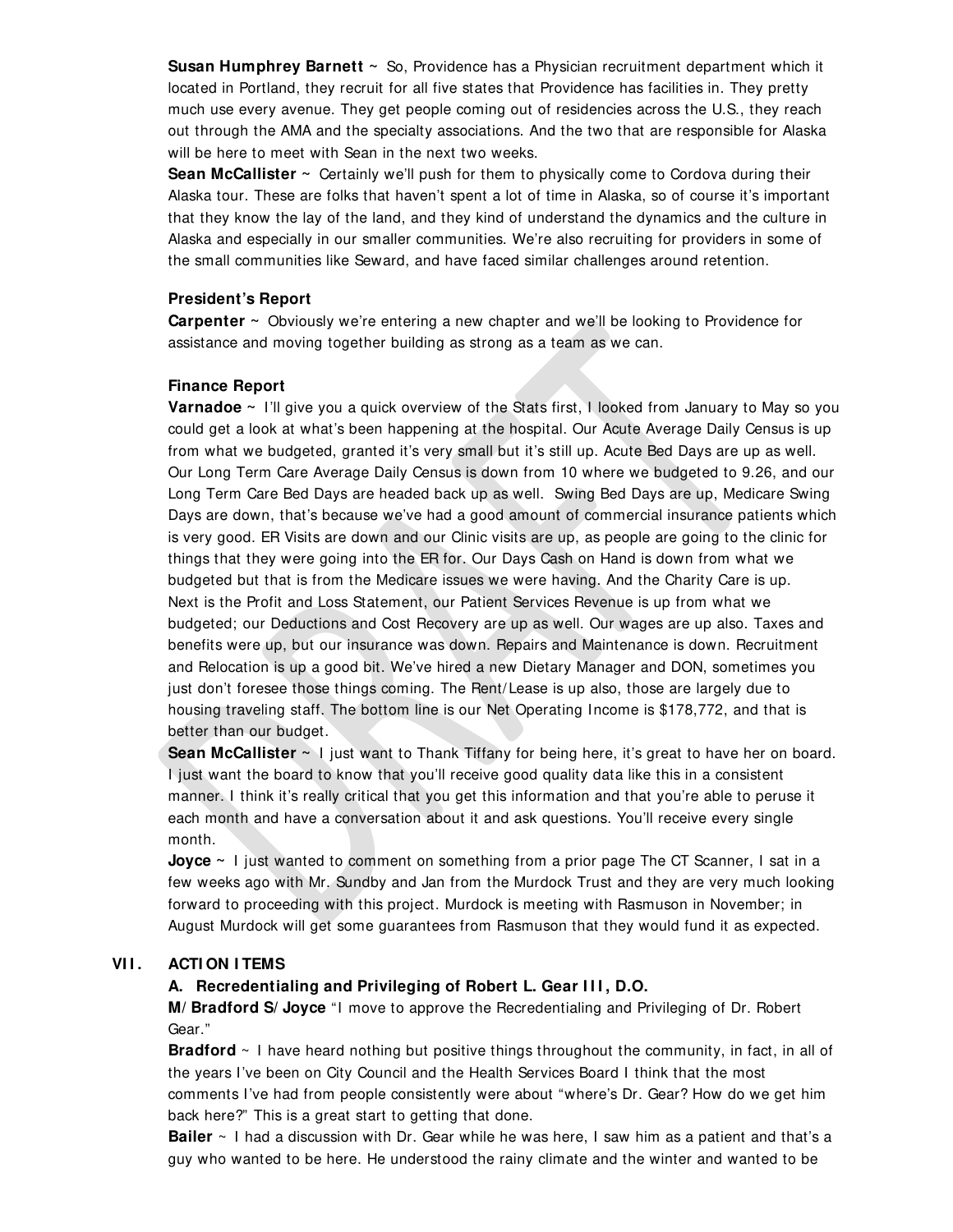here. He said "Oh I love it here." You weren't here yet Kristin, but we had a couple of really powerful endorsements of Dr. Gear. I would definitely give my support to that. **Joyce** ~ Dr. Gear he's been there, done that and it's worked out fine. I really think it's kind of a negotiation; we certainly want a doctor who's here 100% of the time and not here for a few months and gone for a few months. So I think there needs to be certain things that we need to look for in a doctor that we do get.

**Upon voice vote, Motion passes 5-0**

#### **B. Dr. Bejes, Co-Medical Director Contract**

**M/ Joyce S/ Reggiani** "I move to approve the contract for Dr. Bejes; Co-Medical Director." **Upon voice vote, Motion passes 5-0**

#### **C. Resolution for updated CCMC Check Signers**

**M/ Joyce S/ Bradford** "I move to pass the Resolution of the Cordova Community Health Services Board of the Cordova Community Medical Center designating the representatives authorized for signing checks, non-check payroll tax payment, and cash transfers for Cordova Community Medical Center."

#### **Addition to approved Check Signers:**

CFO, Tiffany Varnadoe

#### **Current approved Check Signers to remain:**

President, Kristin Carpenter Vice President, E.J. Cheshier Secretary, David Reggiani Member, Bret Bradford Administrator, Theresa Carte SA Director, Stephen Sundby

**M/ Bailer S/ Joyce** "I move to amend the resolution by removing the name of the outgoing Administrator Theresa Carté."

**Upon voice vote, Amendment passes 5-0** 

**Upon voice vote, Main Motion passes 5-0**

### **VI I I . DI SCUSSI ON I TEMS**

#### **A. Management Contract**

**Carpenter** ~ We sent a letter to Providence a few weeks ago with some items on there asking for updates, some of the information you all (Sean and Susan) were saying was stuff that you had gone over a little bit in February. I think that given that we are entering into this new phase, it's not to say that that stuff isn't relevant but I think we'll just continue monitoring things like the finances, electronic medical records, and physician recruitment. Those things are all things that were concerns then and they are still concerns today. We're going to be looking at moving forward so we'll just be looking for regular updates from Providence.

**Joyce** ~ I think within that letter we addressed several concerns and I'm looking forward to a positive response from getting feedback and updates. So I guess we'll start fresh here today and see how things proceed. We're all certainly aware of our issues, a need for a Physician; reduce our traveling nurse staff for example and things like that. Getting those things in line, we'll start fresh today.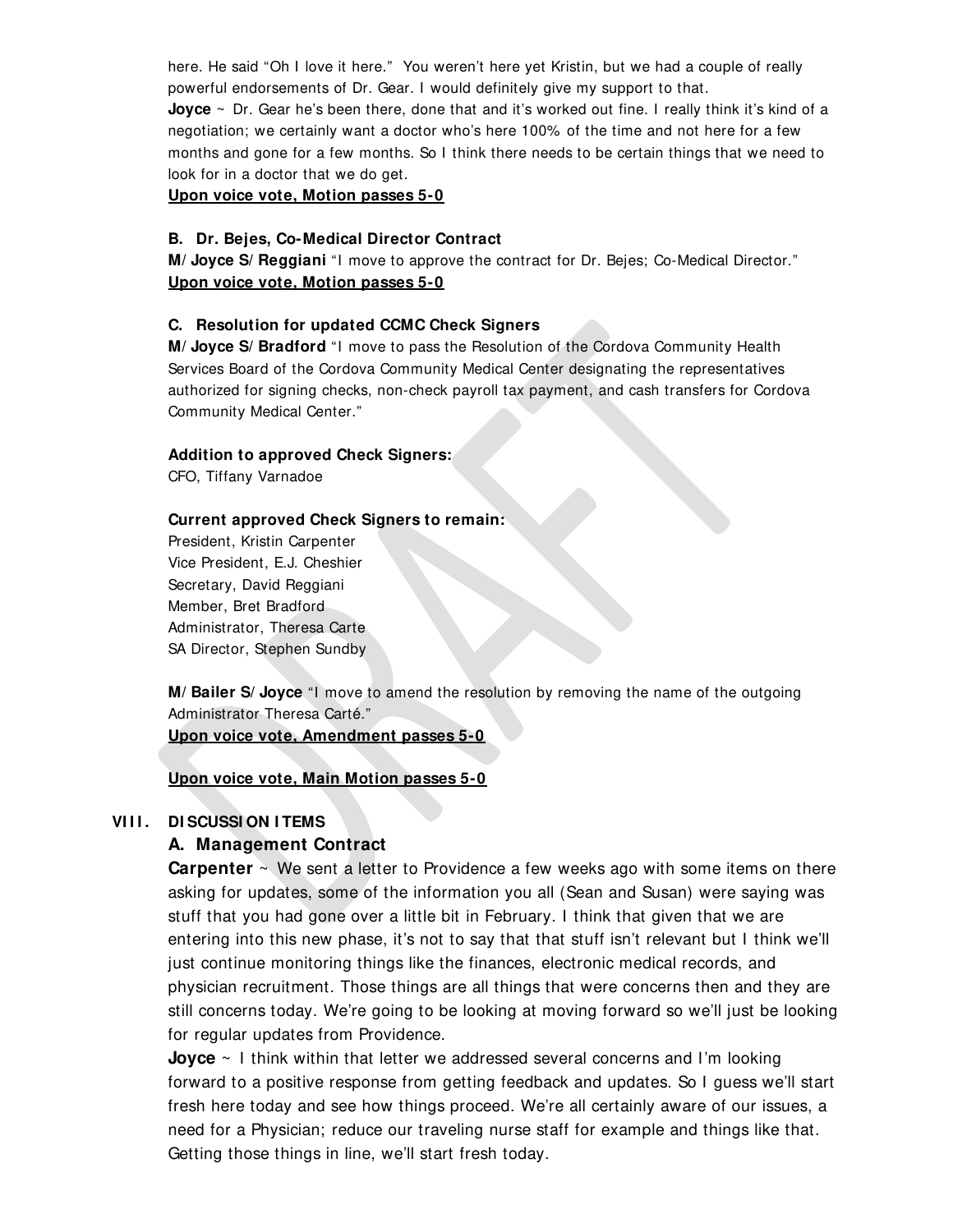**Carpenter** ~ We haven't done an official ranking as a group but I would say physician recruitment and administrator recruitment are going to be at the top of the list and then electronic medical records and staff turnover are the big priority categories that we'll be tracking over the next six months.

### **B. Financial Audit Review**

**Varnadoe ~** Do you want me to go over it, did you all get a chance to go over it, it's a lot of information.

**Joyce** ~ I did get a chance to go over it, it looks overall like the Audit was good. Is there anything that you would like to address?

**Bradford ~** There's a lot of information in an Audit, and what I think is that it all boils down to what's on the last page.

**Varnadoe ~** The Auditors found what really boils down to mistakes, they found a lot of errors as the letter suggests. Things that they had to fix and they did fix. We found the documentation that we needed and put them in the right categories, the correct year, and month. It took a lot of work to do that, and that was concerning to them. What I'm going to do from here on out is do a monthly index system to do the financials, so I balance all of the balance sheet accounts, just simply go down line by line and make adjustments monthly instead of waiting annually. One example is PERS, PERS gives money into your account and its in-kind revenue and those things weren't booked throughout and the Auditors really felt that they should be booked monthly instead of annually. That was an issue for them, that's being done now. There were some other items like that throughout. There were some other things that they asked about, like the processes around Accounts Payable and so I'm working on fixing those processes and putting some different things in place now.

### **C. Compliance Program Update**

A written report was provided in the packet, HSB had no questions regarding the information as presented.

### **I X. AUDI ENCE PARTI CI PATI ON**

**Darrel Olsen, 1103 Lake Avenue**  $\sim$  I just want to thank you guys and thank Providence for being here. I thought I was going to just walk in and walk out in a couple of minutes. I think you guys are doing an excellent job.

**David Allison, 203 Whiskey Ridge ~** The events today I think are a good start towards bringing us back out of our hole. And I hope Providence has more focus on us over the next year and I think things can straighten up pretty good. Build your team now, that's all good. I hope you don't lose sight of some of the other projects that we had on the Pending Agenda, such as getting the City Code to match with the hospitals by-laws and Committee assignments that are in City Code that aren't happening in real life. And why I thought about those was, you took the Administrator off the Check signing list tonight but either the Contract or the City Code says that the Administrator has to be one of the signers. I think that 'acting' can as well, but just so you have that covered. Thank you

### **X. BOARD MEMBERS COMMENTS**

**Joyce** ~ We were talking earlier about a hiring panel for the Administrator or the full Board, my preference would be a panel of no more than three that would be involved because we're the Board it'll come back to us, we're also City Council so it'll come back to us again. So I think it would be better if we just had a panel that would go through the review process and the sort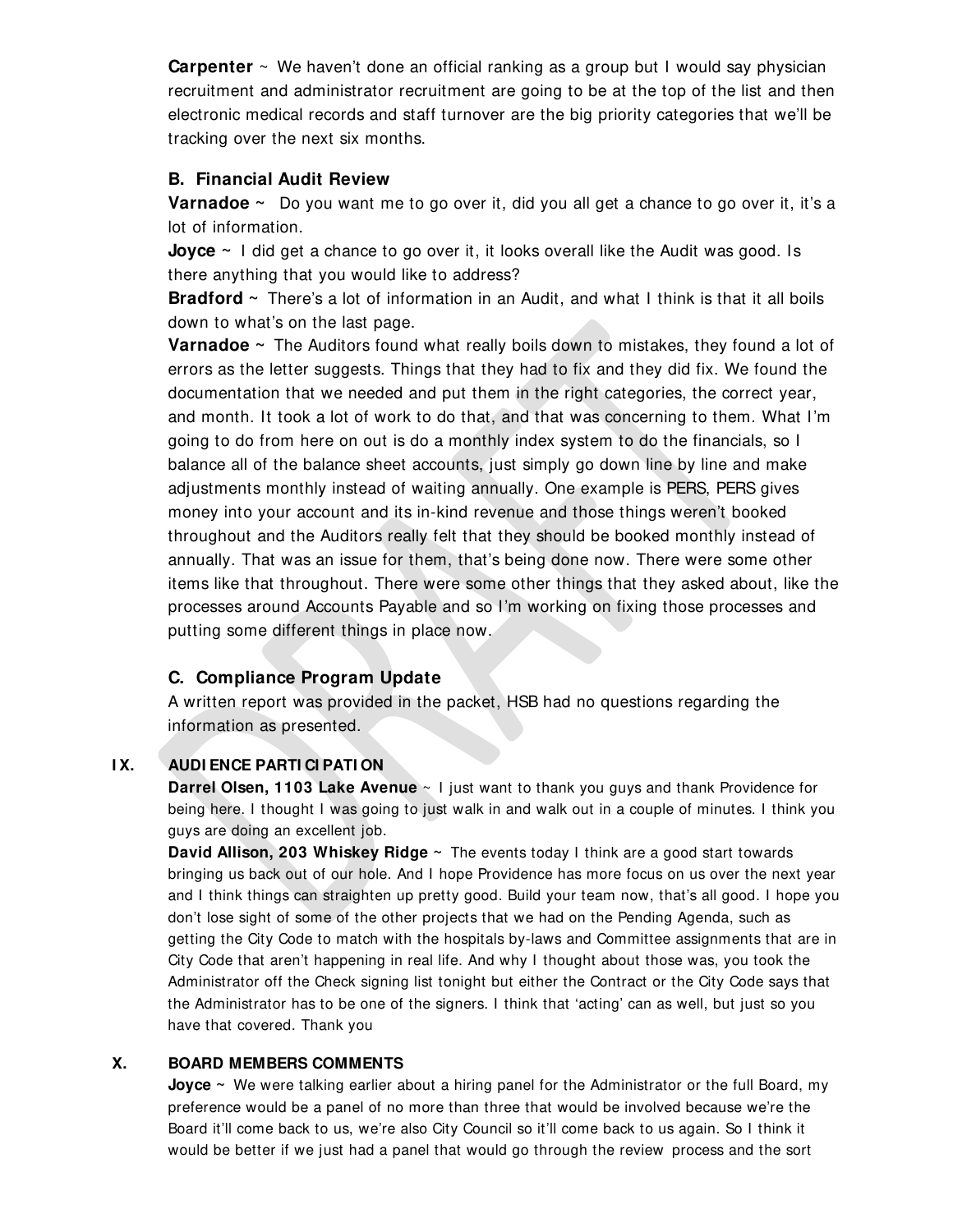process and come up with recommendations. And once it came down to the final few we could all be involved in the interview or something.

**Reggiani ~** I'd like to thank everyone for coming tonight.

**Bailer** ~ Thanks for your comments and Providence you've probably been hearing me and my friends are spending thousands of dollar to go to Anchorage to see a doctor, mad I'm sure you're aware of that. The other side of that is, we've had doctors here that have bought houses stayed here and I've had on several occasions my wife and I have had doctors that have called in the evening when they'd get results of the test and let us know that it was negative and you're going to be fine. They don't have to do that, they do and become a part of the community and it's so important that the community embraces them and I hope we get the right fit, I hope they enjoy this community. We look forward to seeing that done. Thank you.

**Carpenter ~** Okay, thank you everybody.

### **XI I . ADJOURNMENT** –

**M/ Bailer S/ Bradford** Move to adjourn the meeting. **Carpenter** declared the meeting adjourned at 6:18 pm.

**Transcribed by: Faith Wheeler-Jeppson**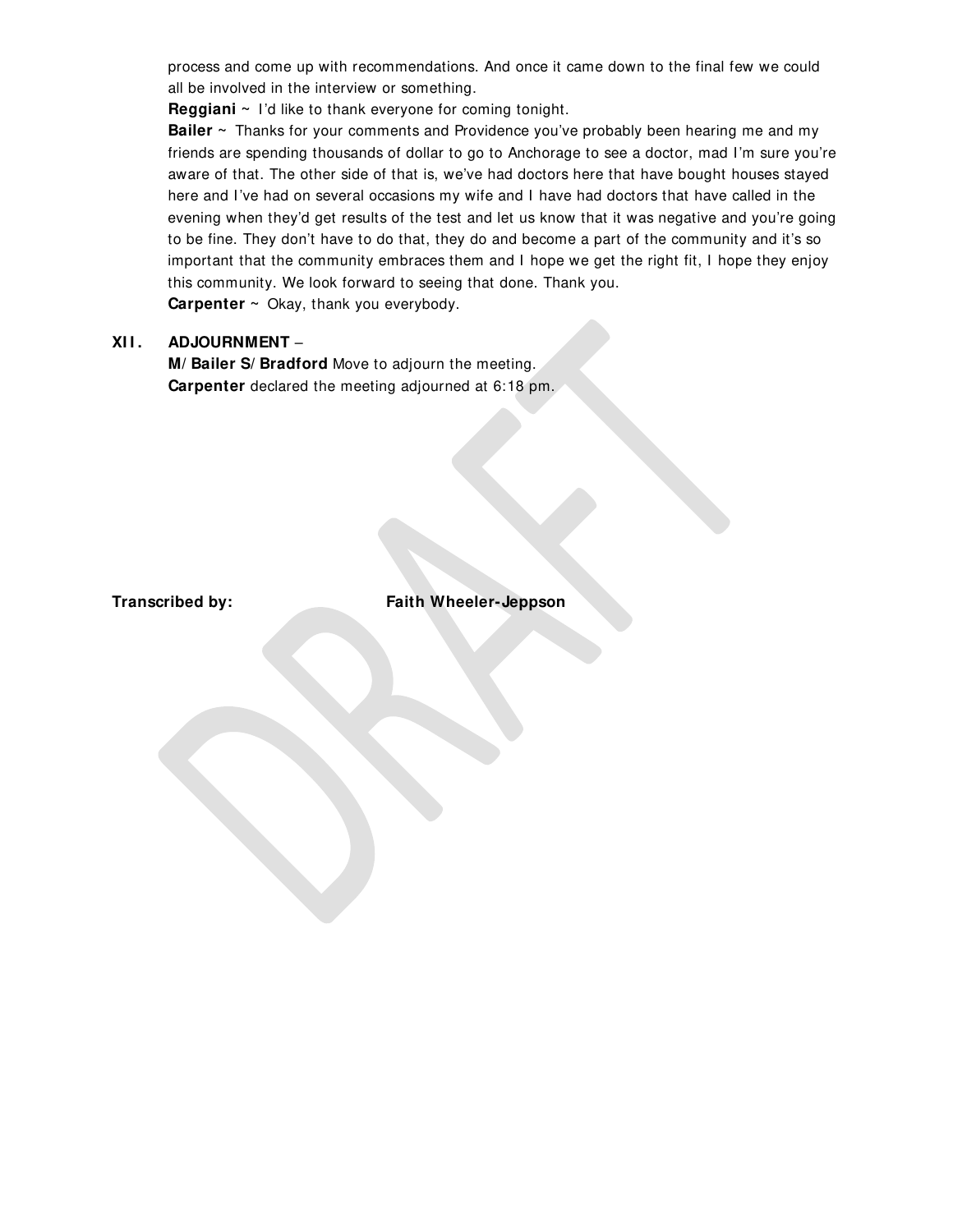

 $P: (907)$  424-8000 | F: (907) 424-8116 P.O. Box 160 | 602 Chase Ave., Cordova, AK 99574-0160

**TO:** HSB, City Council Members **FROM:** Stephen Sundby, Ph.D., Interim Administrator **DATE:** September 24, 2014

**RE:** Administrator's Report

### **Staffing**

We have hired the following employees since the last Board meeting (5/7/2014).

- 1) Margarita Moore, Director of Nursing-start date 8/4/2014
- 2) Ruby Vergara, Dietary Manager–start date 7/28/2014
- 3) Greg Vergara, Building Services Manager–start date 7/28/14
- 4) Kari Collins, RN, Long Term Care Coordinator
- 5) Megan Schmid, RN, Primary Care Nurse
- 6) Renee Lindow, RN, Floor Nurse

We have the following travelers at this time.

- 1) 4 Nurses (3 staff, 1 Long Term Care Coordinator)
- 2) 2 Providers (Physician/NP/PA) one is covering PTO

Status of open positions and transitions:

- 1) Physician –Dr. Sam Blackadar has agreed to sign once his Alaska License is issued. We will be presenting a proposed contract to Dr. Gear during his time here in October.
- 2) Nurse We have night shift and swing shift nursing position open.
- 3) CNA We have one open position.
- 4) Cook  $\sim$  We have one open casual position.
- 5) Human Resource Coordinator This position is open.

### **Employee Satisfaction**

CCMC will be completing its second annual employee satisfaction survey in October.

### **CT Scanner**

- CCMC has received notification of award for \$250,000 from the Murdock Charitable Trust.
- The Rasmuson Foundation visited CCMC on October 9th for an on-site visit.

## **Electronic Health Record (EHR) – Healthland Centriq**

- We are in the process of finalizing the infrastructure and hardware build that will be required in support of the EHR.
- We are in final revision for the implementation plan for the EHR.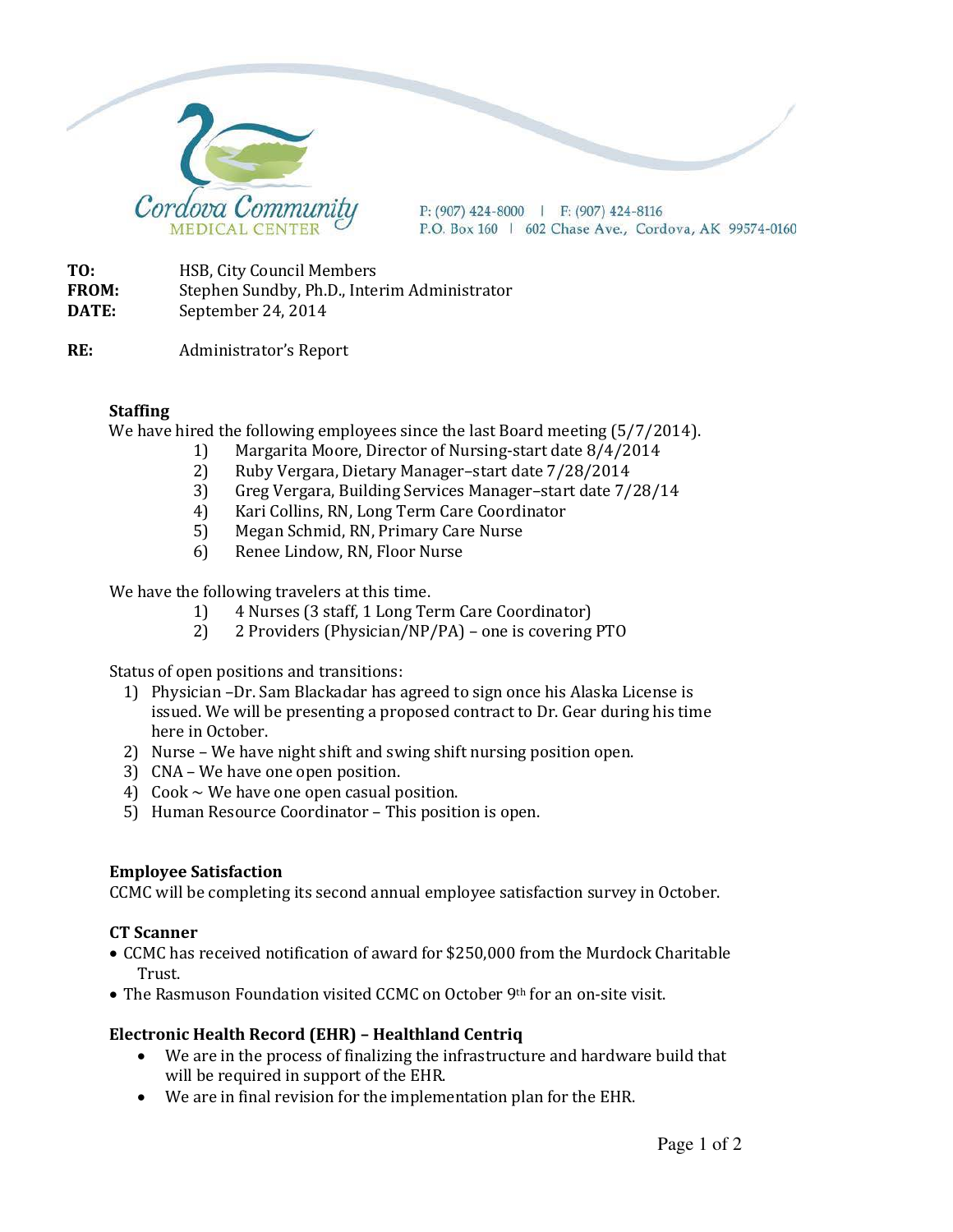### **Ultrasound Technician**

- We have contracted with Providence for an Ultrasound Technician to come to Cordova on a regular basis.
- The Ultrasound Technician has made one visit and saw 10 patients during her time at CCMC.
- We have been informed that there may not be any further visits. We will continue to pursue all our options.

## **Sound Alternatives**

• Sound Alternatives has successfully completed a survey by the Joint Commission. We have 6 items that we are submitting a Plan of Improvement.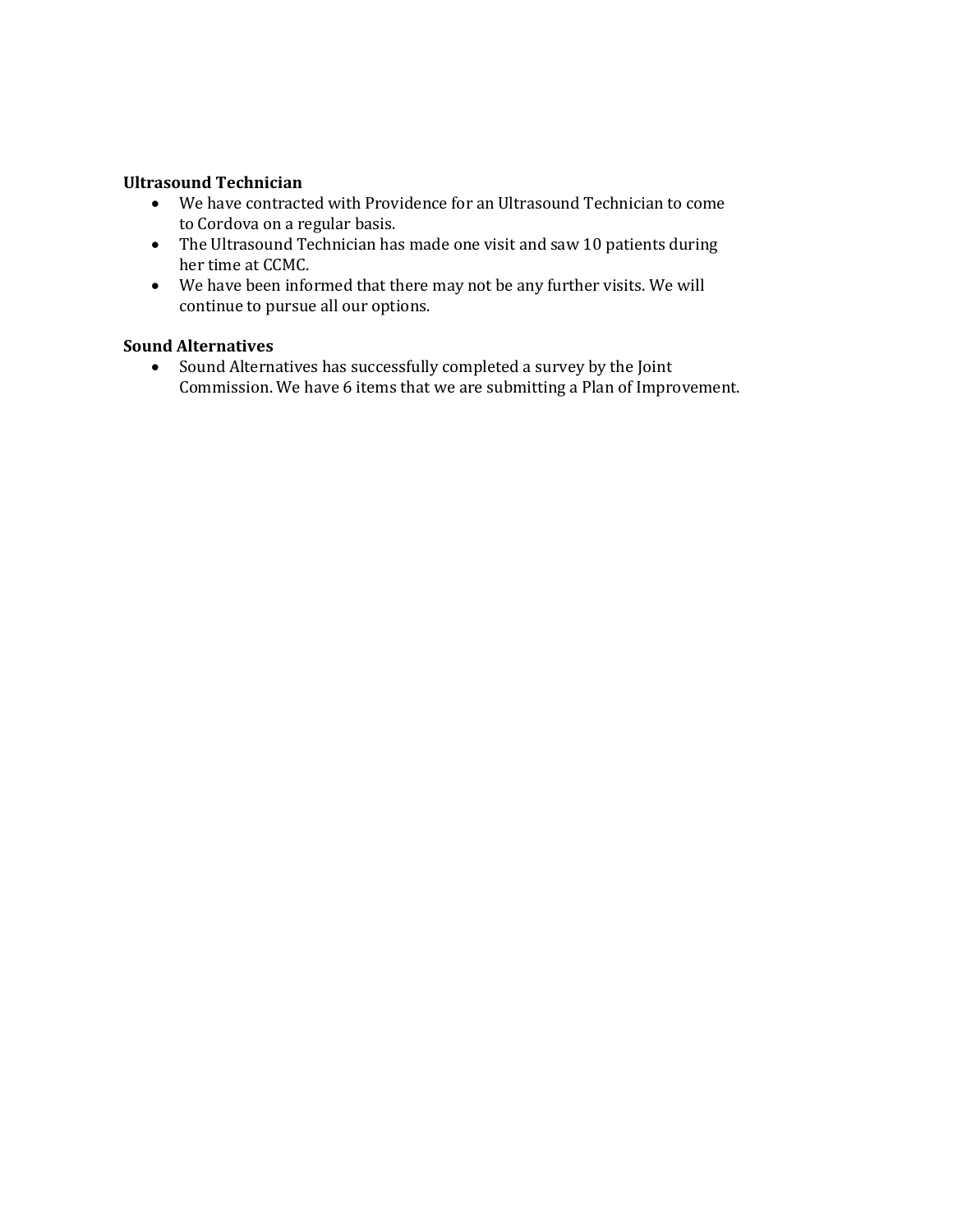# **CCMC Profit Loss Statement July 2014**

|                                 | <b>Budget Fiscal</b> | <b>Actual Fiscal</b> | <b>YTD Variance</b> |
|---------------------------------|----------------------|----------------------|---------------------|
| <b>REVENUE</b>                  | <b>Year to Date</b>  | <b>Year to Date</b>  | to Budget           |
| <b>Patient Services Revenue</b> | 5,364,324            | 5,317,693            | $-0.9\%$            |
| <b>Deductions</b>               | (1,403,494)          | (1,538,702)          | 9.6%                |
| <b>Cost Recoveries</b>          | 854,816              | 1,413,306            | 65.3%               |
| <b>TOTAL REVENUES</b>           | 4,815,645            | 5,192,297            |                     |

|                                                                                                          | <b>Budget Fiscal</b> | <b>Actual Fiscal</b>        | <b>YTD Variance</b> |
|----------------------------------------------------------------------------------------------------------|----------------------|-----------------------------|---------------------|
| <b>EXPENSES</b>                                                                                          | <b>Year to Date</b>  | <b>Year to Date</b>         | to Budget           |
| <b>Wages</b>                                                                                             | 2,057,070            | 2,133,383                   | 3.7%                |
| <b>Taxes and Benefits</b>                                                                                | 962,237              | 1,015,408                   | 5.5%                |
| <b>General and Malpractice Insurance</b>                                                                 | 103,752              | 30,394                      | $-70.7%$            |
| <b>Repair &amp; Maint</b>                                                                                | 27,854               | 14,847                      | $-46.7%$            |
| <b>Travel &amp; Training</b>                                                                             | 33,746               | 35,850                      | 6.2%                |
| <b>Other Expenses</b>                                                                                    | 41,014               | 63,924                      | 55.9%               |
| <b>Recruitment &amp; Relocation</b>                                                                      | 45,500               | 72,491                      | 59.3%               |
| <b>Professional Services</b>                                                                             | 909,329              | 1,093,362                   | 20.2%               |
| <b>Supplies</b>                                                                                          | 366,698              | 344,059                     | $-6.2%$             |
| <b>Minor Equipment</b>                                                                                   | 9,713                | 12,649                      | 30.2%               |
| <b>Utilities and Fuel</b>                                                                                | 350,000              | 188,258                     | $-46.2%$            |
| <b>Rent/Lease Equip &amp; Buildings</b>                                                                  | 28,758               | 59,737                      | 107.7%              |
| <b>TOTAL EXPENSES before Depreciation</b>                                                                | 4,935,671            | 5,064,363                   | 2.6%                |
| <b>NET OPERATING INCOME</b>                                                                              | (120, 026)           | 127,934                     |                     |
| <b>Depreciation Expense</b><br><b>City Contribution In-Kind</b><br><b>Other Restricted Contributions</b> |                      | 159,398<br>250,000<br>2,091 |                     |
| <b>NET INCOME</b>                                                                                        | (120, 026)           | 220,627                     |                     |